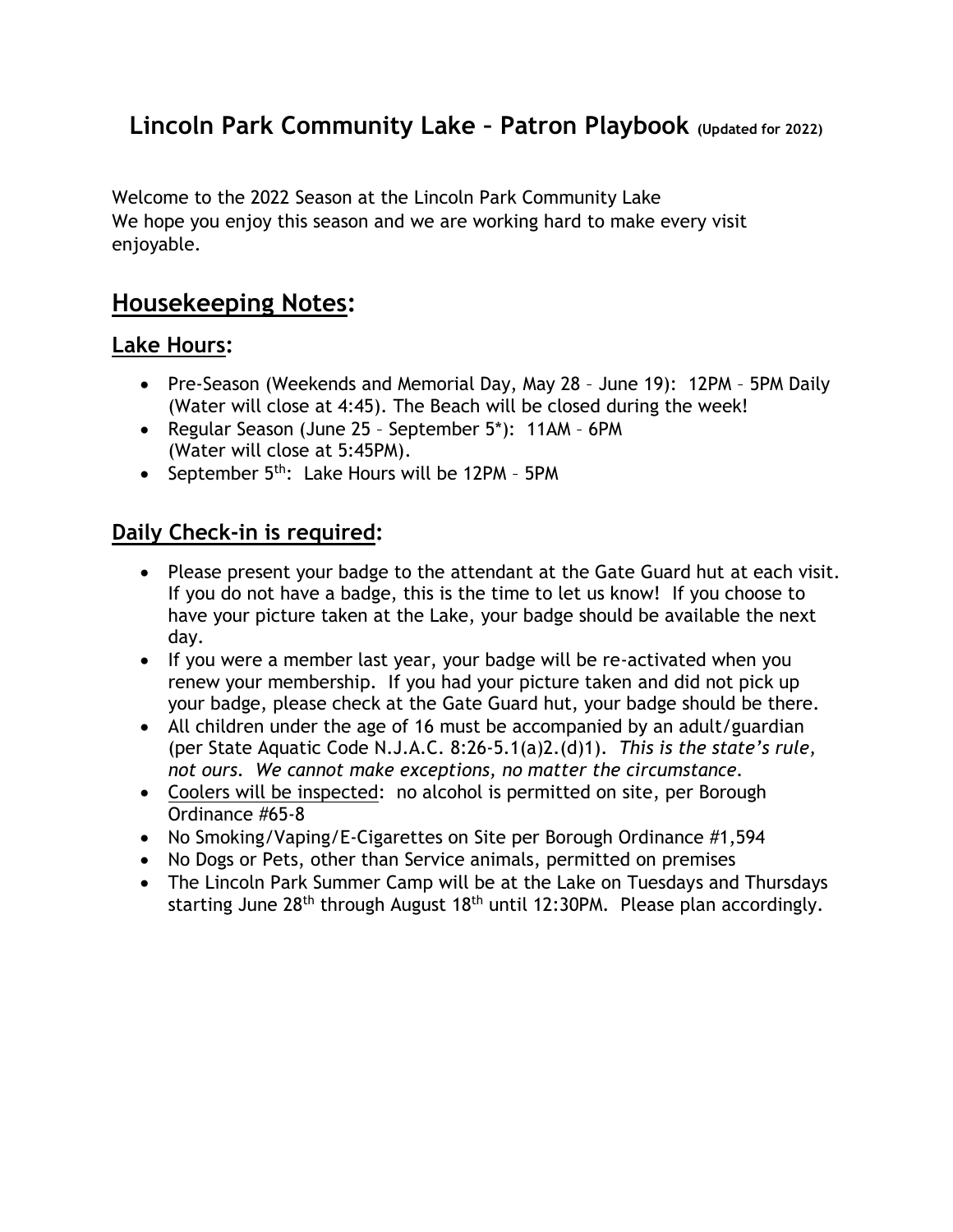# **GUEST POLICY:**

LPCL Members in good standing may bring up to five guests to the facility per day. Borough Waivers and Code of Conduct must be signed for all guests.

Guest Fee (per day):

- $\bullet$  \$10 single guest
- $\bullet$  \$35 family of four
- \$40 family of five

Members are reminded of the following:

- Your guests must adhere to all facility behavior rules and guidelines;
- You must remain on site with your guests, if you leave the premises your guests must leave as well;
- Consumption of alcoholic beverages as well as smoking is strictly prohibited;

#### **PARTIES:**

LPCL Members will be permitted to host parties at the Gazebo this summer. There is a limit of 30 guests per event (no exceptions). There is a \$75 Reservation Fee, along with \$5/guest. Please check at the Gate Guard Hut for more information.

### **DAY PASSES:**

Lincoln Park Residents are welcome to visit the LPCL every day.

Day Pass Rates are \$10/person, \$35/Family of four. Proof of Residence must be provided to be eligible for the Resident Day Pass Rate.

Non-Residents may purchase Day Passes Monday – Thursday (excluding Holidays). Exceptions will not be made to this policy, please plan accordingly.

Day Pass Rates (per day):

- $\bullet$  \$15 per person
- $\bullet$  \$50 for a Family of four per day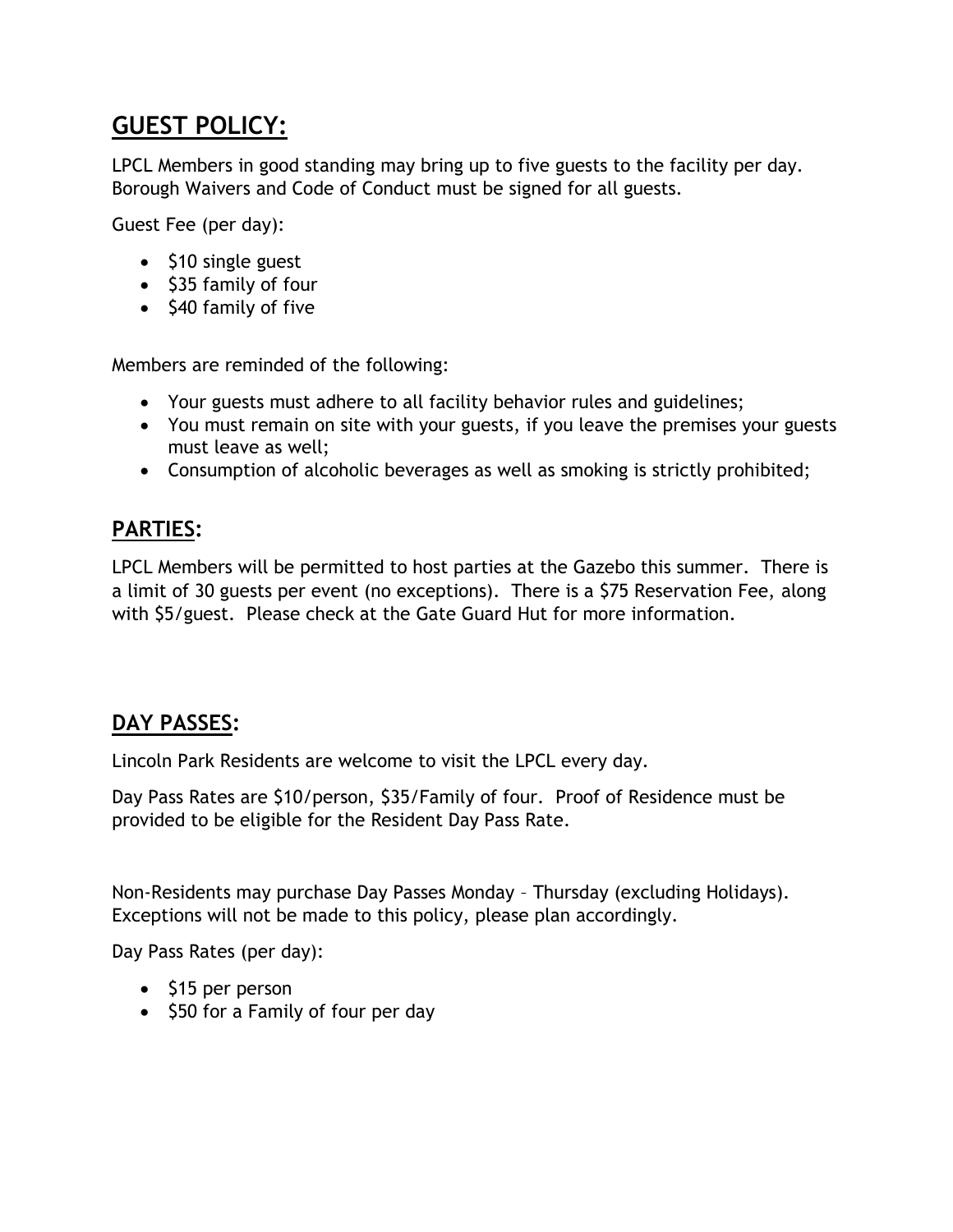### **Water/Swimming:**

Parents/Guardians must watch children in their care at all times. The Lake Staff cannot be expected to "keep an eye" on your children. While Lifeguards are trained to keep a watchful eye on the water and all swimmers, they should not be expected to act as babysitters. They are responsible to watch an entire zone of the water, not a single person, regardless of the number of patrons on site.

"If your child is in the water, you should be too!"

The bathing area is marked with ropes indicating water depth. Please be mindful of this when your children are in the water.

Swim Lessons: Two (two-week) Sessions will be offered this year. Registration Forms are available in the Gate Guard Hut, and Lessons will start the week of July 11<sup>th</sup>.

# **Kayaks/Peddleboats/Stand-Up Paddleboards:**

- Boats are available for use from 11AM 5PM, with a 30 minute limit;
- Family Waiver must be signed for the season (this will be added to Civic Rec);
- Passengers must be at least 13 years old, or be accompanied by an adult (18/over);
- Life Vests must be worn;
- No smoking or beverages;
- Watercraft must remain visible to staff;
- Remain on the watercraft at all times:

Waiver can be signed and kept on file (so you only need to sign once)

Children under the age of 13 are not permitted to take a vessel out on their own (they must be accompanied by someone at least 18 years old).

(A 12 year old cannot ride with a 16 year-old sibling)